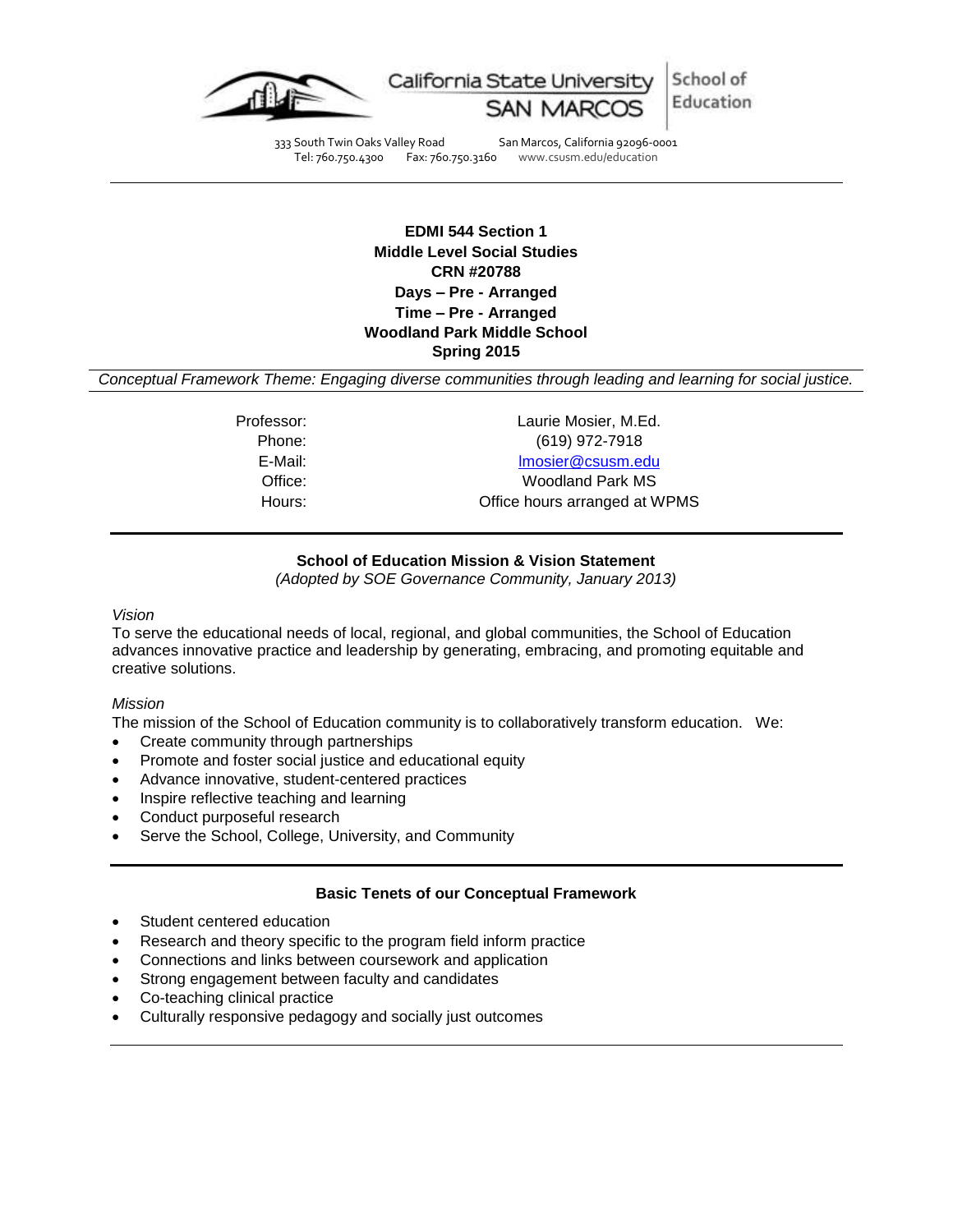# **COURSE DESCRIPTION**

This course focuses on developing an understanding of theory, methodology, and assessment of social studies in integrated and inclusive elementary and middle level classrooms. This course is aligned with California's SB 2042 Standards and the California Common Core State Standards.

## **Course Prerequisites**

Admission to the Middle Level Teacher Education Program

## **Course Objectives**

As a result of this course, you will be able to:

- apply the California History/Social Science Framework, Standards, California Common Core State Standards and related core documents to the classroom experience;
- understand the value of incorporating primary source materials and service learning into social studies instruction;
- recognize and access a multitude of community and internet resources available to teachers and the ways in which these resources can be used to strengthen the social studies program;
- design lessons and units of study that are grade level and developmentally appropriate, utilize primary source materials, infuse a multicultural/lingual perspective, and address the needs of diverse learners;
- design curricula that reflect a variety of instructional strategies and develop children's higher-level thinking skills through active participation; and
- more deeply appreciate the social sciences and history as a field of studies.

## **Required Texts**

- State of California. *K -12 History/Social Science Framework* (available online at the California Department of Education website, [http://www.cde.ca.gov/ci/cr/cf/allfwks.asp\)](http://www.cde.ca.gov/ci/cr/cf/allfwks.asp).
- State of California. *Common Core State Standards* (available online at the California Department of Education website [http://www.cde.ca.gov/re/cc/\)](http://www.cde.ca.gov/re/cc/).
- State of California. *K-12 Grade Level Content Standards* (available online at the California Department of Education website [http://www.cde.ca.gov/be/st/ss/index.asp\)](http://www.cde.ca.gov/be/st/ss/index.asp).

Additional readings, as assigned, will be posted in Cougar Courses.

#### **Authorization to Teach English Learners**

This credential program has been specifically designed to prepare teachers for the diversity of languages often encountered in California public school classrooms. The authorization to teach English learners is met through the infusion of content and experiences within the credential program, as well as additional coursework. Candidates successfully completing this program receive a credential with authorization to teach English learners. *(Approved by CCTC in SB 2042 Program Standards, August 02)*

# **STUDENT LEARNING OUTCOMES**

#### **Teacher Performance Expectation (TPE) Competencies**

The course objectives, assignments, and assessments have been aligned with the CTC standards for Multiple Subject Credential. This course is designed to help teachers seeking a California teaching credential to develop the skills, knowledge, and attitudes necessary to assist schools and district in implementing effective programs for all students. The successful candidate will be able to merge theory and practice in order to realize a comprehensive and extensive educational program for all students. You will be required to formally address the following TPEs in this course: **1, 2, 4, 7, and 9**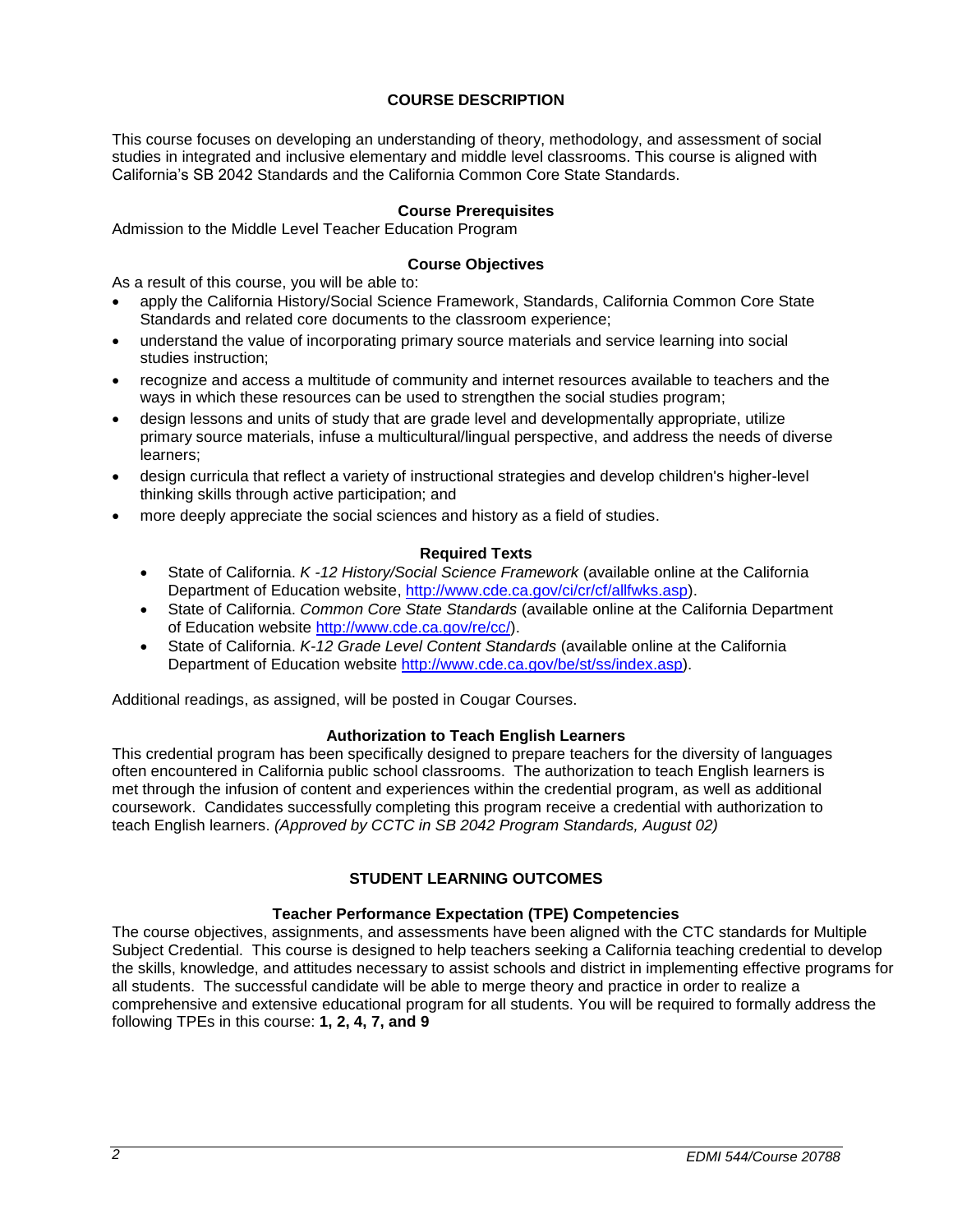## **California Teacher Performance Assessment (CalTPA)**

Beginning July 1, 2008 all California credential candidates must successfully complete a state-approved system of teacher performance assessment (TPA), to be embedded in the credential program of preparation. At CSUSM this assessment system is called the CalTPA or the TPA for short.

To assist your successful completion of the TPA, a series of informational seminars are offered over the course of the program. TPA related questions and logistical concerns are to be addressed during the seminars. Your attendance to TPA seminars will greatly contribute to your success on the assessment.

Additionally, SOE classes use common pedagogical language, lesson plans (lesson designs), and unit plans (unit designs) in order to support and ensure your success on the TPA and more importantly in your credential program.

The CalTPA Candidate Handbook, TPA seminar schedule, and other TPA support materials can be found on the SOE website: <http://www.csusm.edu/education/CalTPA/ProgramMaterialsTPA.html>

## **GENERAL CONSIDERATIONS**

#### **Assessment of Professional Dispositions**

Assessing a candidate's dispositions within a professional preparation program is recognition that teaching and working with learners of all ages require not only specific content knowledge and pedagogical skills, but positive attitudes about multiple dimensions of the profession. The School of Education has identified six dispositions – social justice and equity, collaboration, critical thinking, professional ethics, reflective teaching and learning, and life-long learning—and developed an assessment rubric. For each dispositional element, there are three levels of performance - *unacceptable*, *initial target*, and *advanced target*. The description and rubric for the three levels of performance offer measurable behaviors and examples.

The assessment is designed to provide candidates with ongoing feedback for their growth in professional dispositions and includes a self-assessment by the candidate. The dispositions and rubric are presented, explained and assessed in one or more designated courses in each program as well as in clinical practice. Based upon assessment feedback candidates will compose a reflection that becomes part of the candidate's Teaching Performance Expectation portfolio. Candidates are expected to meet the level of *initial target* during the program.

# **School of Education Attendance Policy**

Due to the dynamic and interactive nature of courses in the School of Education, all candidates are expected to attend all classes and participate actively. At a minimum, candidates must attend more than 80% of class time, or s/he may not receive a passing grade for the course at the discretion of the instructor. Individual instructors may adopt more stringent attendance requirements. Should the candidate have extenuating circumstances, s/he should contact the instructor as soon as possible. *(Adopted by the COE Governance Community, December 1997).*

**In this course, the following attendance policy will apply:** One class session may be missed without penalty to your grade. Each additional missed session will drop your final grade by 1/3 grade point (A to A-, A- to B+, etc.). If you miss four or more class sessions, you will receive an F.

#### **Students with Disabilities Requiring Reasonable Accommodations**

Candidates with disabilities who require reasonable accommodations must be approved for services by providing appropriate and recent documentation to the Office of Disable Student Services (DSS). This office is located in Craven Hall 4300, and can be contacted by phone at (760) 750-4905, or TTY (760) 750-4909. Candidates authorized by DSS to receive reasonable accommodations should meet with their instructor during office hours or, in order to ensure confidentiality, in a more private setting.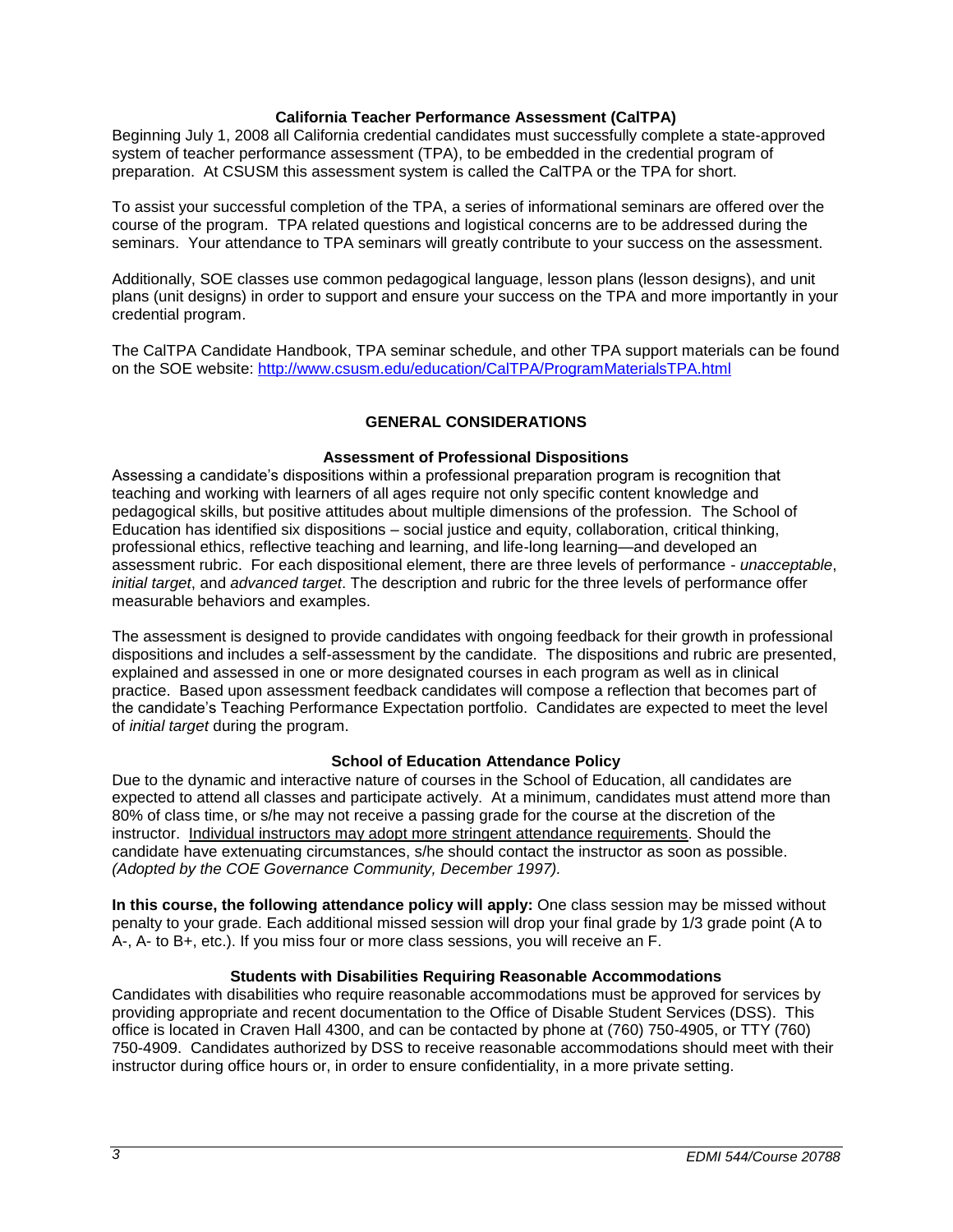# **All University Writing Requirement**

Every course at CSUSM must fulfill the University's writing requirement of at least 2,500 words. In this course, this will be accomplished through the following written assignments: Service Learning Strand (in the unit of study), Literature Connection, Lesson Plan (in the unit of study) and reflections and writing assignments based on selected readings.

#### **CSUSM Academic Honesty Policy**

"Students will be expected to adhere to standards of academic honesty and integrity, as outlined in the Student Academic Honesty Policy. All written work and oral presentation assignments must be original work. All ideas/materials that are borrowed from other sources must have appropriate references to the original sources. Any quoted material should give credit to the source and be punctuated with quotation marks.

Students are responsible for honest completion of their work including examinations. There will be no tolerance for infractions. If you believe there has been an infraction by someone in the class, please bring it to the instructor's attention. The instructor reserves the right to discipline any student for academic dishonesty in accordance with the general rules and regulations of the university. Disciplinary action may include the lowering of grades and/or the assignment of a failing grade for an exam, assignment, or the class as a whole."

Incidents of Academic Dishonesty will be reported to the Dean of Students. Sanctions at the University level may include suspension or expulsion from the University.

#### **Plagiarism:**

As an educator, it is expected that each candidate will do his/her own work, and contribute equally to group projects and processes. Plagiarism or cheating is unacceptable under any circumstances. If you are in doubt about whether your work is paraphrased or plagiarized see the Plagiarism Prevention for Students website [http://library.csusm.edu/plagiarism/index.html.](http://library.csusm.edu/plagiarism/index.html) If there are questions about academic honesty, please consult the University catalog.

#### **Use of Technology**

Candidates are expected to demonstrate competency in the use of various forms of technology (i.e. word processing, electronic mail, Moodle, use of the Internet, and/or multimedia presentations). Specific requirements for course assignments with regard to technology are at the discretion of the instructor. Keep a digital copy of all assignments for use in your teaching portfolio. All assignments will be submitted online, and some will be submitted in hard copy as well. Details will be given in class.

## **Electronic Communication Protocol**

Electronic correspondence is a part of your professional interactions. If you need to contact the instructor, e-mail is often the easiest way to do so. It is my intention to respond to all received e-mails in a timely manner. Please be reminded that e-mail and on-line discussions are a very specific form of communication, with their own nuances and etiquette. For instance, electronic messages sent in upper case (or lower case) letters, major typos, or slang, often communicate more than the sender originally intended. With that said, please be mindful of all e-mail and on-line discussion messages you send to your colleagues, to faculty members in the School of Education, or to persons within the greater educational community. All electronic messages should be crafted with professionalism and care. Things to consider:

- Would I say in person what this electronic message specifically says?
- How could this message be misconstrued?
- Does this message represent my highest self?
- Am I sending this electronic message to avoid a face-to-face conversation?

In addition, if there is ever a concern with an electronic message sent to you, please talk with the author in person in order to correct any confusion.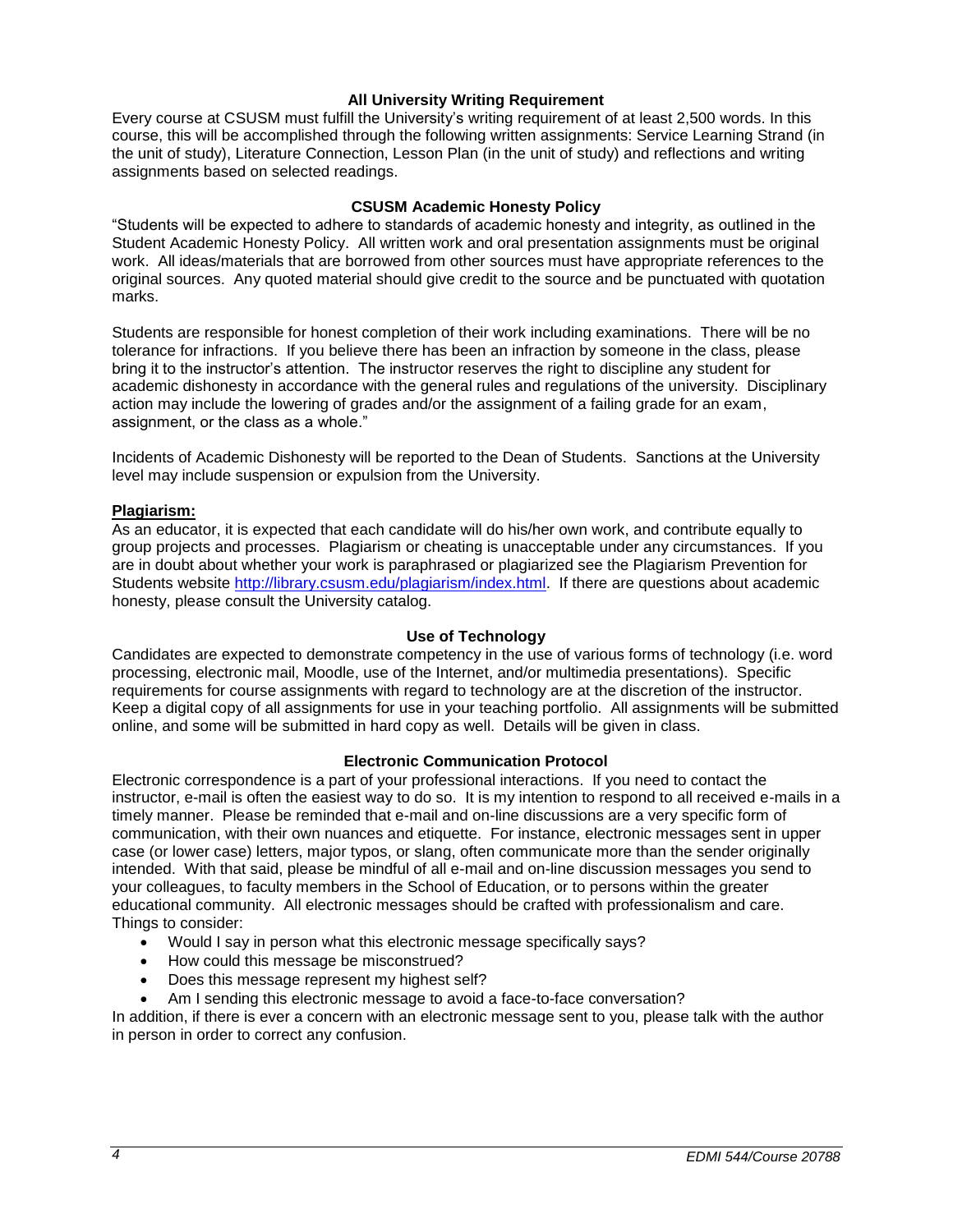# **COURSE REQUIREMENTS**

You and two or three partners will create an integrated science and social studies unit. Assignments 1-7 will be part of the integrated unit and will be evaluated for your EDMI 544 grade.

- 1. Technology Integration 1. Technology Integration
- 2. Content-Area Literature Connection 6. Reflections
- 
- 4. Social Studies Lesson Plan
- 
- 
- 3. Service Learning Strand 7. Professionalism Self-Assessment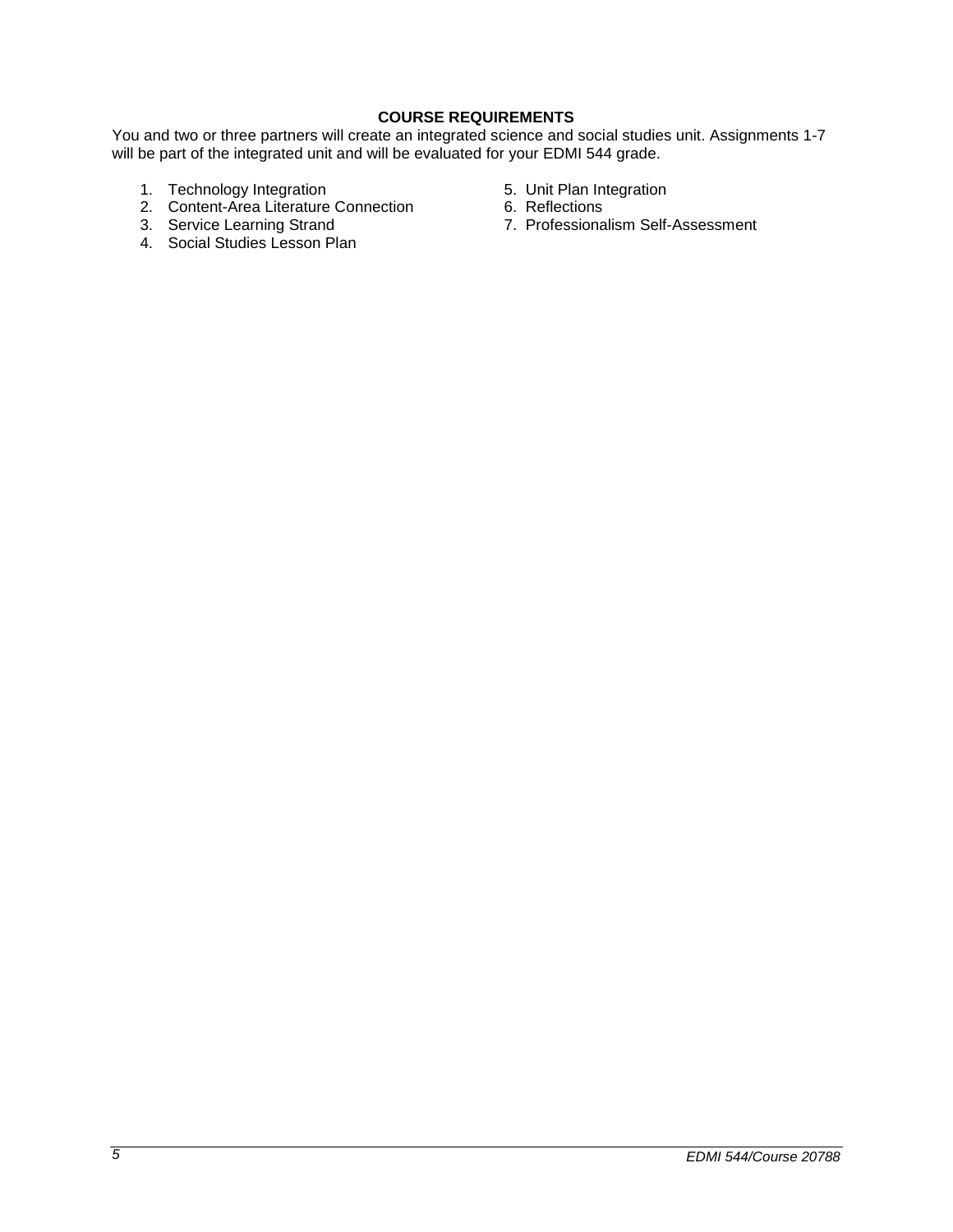**Assignment 1: Technology Integration:** *Individually*, Part I - Research 5-10 e-resources (websites, apps, social media, digital narratives, reference sites, etc.) to integrate into your interdisciplinary unit design. Part II - Evaluate ten resources – what will become your TOP 10 go-to resources to support teaching, learning, and professional growth in H/SS.

**Assignment 2: Content Area Literature Connection:** *Individually*, you will choose a piece of text that connects to the social studies content in your unit. You will need to select a Common Core State Standard for social studies that you will address to help students access the literature you have selected.

**Assignment 3: Service Learning Strand:** *Collectively*, you and your partners will create a servicelearning strand for the unit. This strand will include four components: Preparation, Service, Reflection, and Celebration. You and your partners will share the same grade for this assignment.

**Assignment 4: Social Studies Lesson Plan:** *Individually*, you will create a social studies lesson plan for your unit. The lesson plan must work well with your partners' plans.

**Assignment 5: Unit Plan Integration:** Beyond the individual component of the unit plan, you will be graded on the overall unit and how it addresses the units' essential questions, content standards and the recommendations of powerful teaching and learning in a social studies curriculum.

**Assignment 6: Reflections:** Throughout the semester you will have reflections on assigned readings. You will be assessed on your synthesis of the content read and your insight into implications for practice.

**Assignment 7: Professionalism - Self-Assessment:** Professional demeanor is expected of all students in the Middle Level Program. Professional demeanor includes but is not limited to:

- on-time arrival to all class sessions;
- advance preparation of readings;
- timely submission of assignments;
- respectful participation in all settings (e.g., whole group, small group, in/outside of class); ethical use of technology without succumbing to non-academic distractions (electronics, personal business, etc.); and
- carefully considered, culturally aware approaches to solution–finding.

#### **Grading Standards**

Teacher education is a professional preparation program. It is expected that students will come to class prepared to discuss the readings, submit required assignments, and participate in class activities. Students are expected to adhere to academic honesty and integrity, standards of dependability, confidentiality and writing achievement. Because it is important for teachers to be able to effectively communicate their ideas to students, parents, colleagues, and administrators, writing that is original, clear and error-free is a priority for the School of Education. It is expected that work will be turned in on time. Please discuss individual issues with the instructor. Late assignments will be penalized by a 10% deduction in points for each weekday late. After one week, late assignments will be given a zero.

| A 93-100 points | B+ 88-89 points | B-80-82 points   | C 73-77 points  |
|-----------------|-----------------|------------------|-----------------|
| A- 90-92 points | B 83-87 points  | $C+78-79$ points | C- 70-72 points |